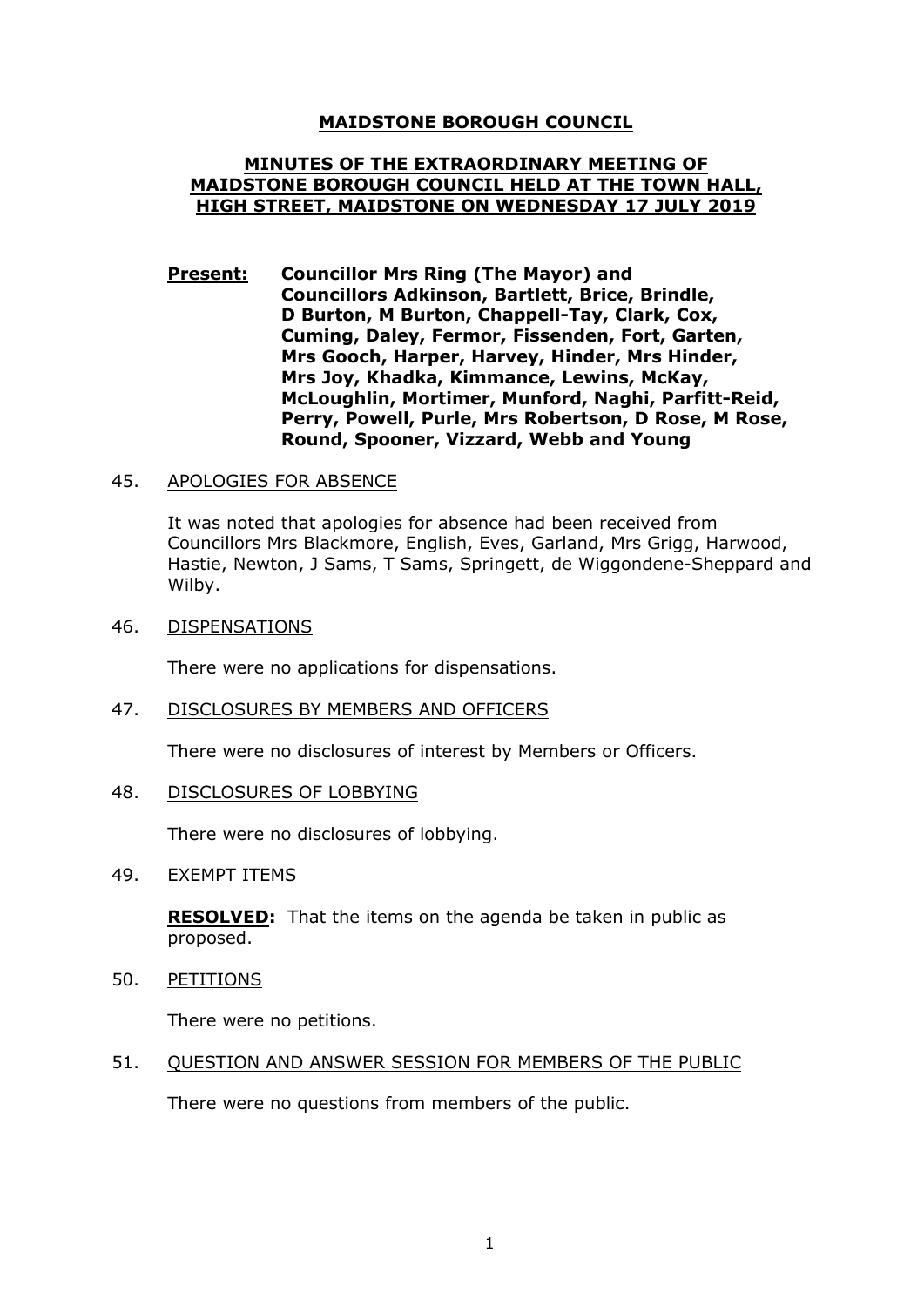# 52. QUESTIONS FROM MEMBERS OF THE COUNCIL TO THE CHAIRMEN OF COMMITTEES

There were no questions from Members of the Council to the Chairmen of Committees.

## 53. NOTICE OF MOTION - APPOINTMENT OF HONORARY ALDERMAN

The following motion was moved by Councillor Mrs Gooch, seconded by Councillor Cox:

Appointment of Honorary Alderman

Section 249 of the Local Government Act 1972 states that a Council may confer the title of Honorary Alderman on any person who, in the opinion of the Council, has rendered eminent services to the Council as a past Member of that Council, but who is no longer a Member of the Council. It brings no special rights, but is intended to reflect the esteem of the Council and of the wider community. Maidstone Borough Council adopted a Protocol for such an appointment in September 2018 and it is now included in our Constitution. It is proposed that Mrs Fran Wilson should receive such an honour.

Fran was a Member for High Street Ward for nearly 22 years; leader of the Liberal Democrat Group from 2007 to 2018; Leader of the Council twice: firstly in 2007/8 and again from 2015 to 2018 before stepping down from the Council in May 2019. During that time she had served on every Committee, many as Chairman.

Hard working, determined, very thorough, hugely experienced, a consummate politician and a great strategic thinker, Fran's contribution has been immense from start to finish: environmental issues were one of her greatest concerns. She oversaw the Council's change of governance from the Cabinet system to the Committee System, and during her last months as a Councillor she successfully led an in-depth review of that Committee system.

She saw the significance of having a Local Plan in place and in the face of considerable opposition, her strength and determination helped to drive the Local Plan through to the public examination stage.

It is highly appropriate that the first person, upon whom this Council bestows the title of Honorary Alderman, should be Mrs Fran Wilson.

I therefore propose that in pursuance of Section 249 of the Local Government Act 1972, this Council confers the title of Honorary Alderman upon Mrs Fran Wilson in recognition and acknowledgement of her eminent services rendered to the Council.

**RESOLVED:** That in pursuance of Section 249 of the Local Government Act 1972, this Council confers the title of Honorary Alderman upon Mrs